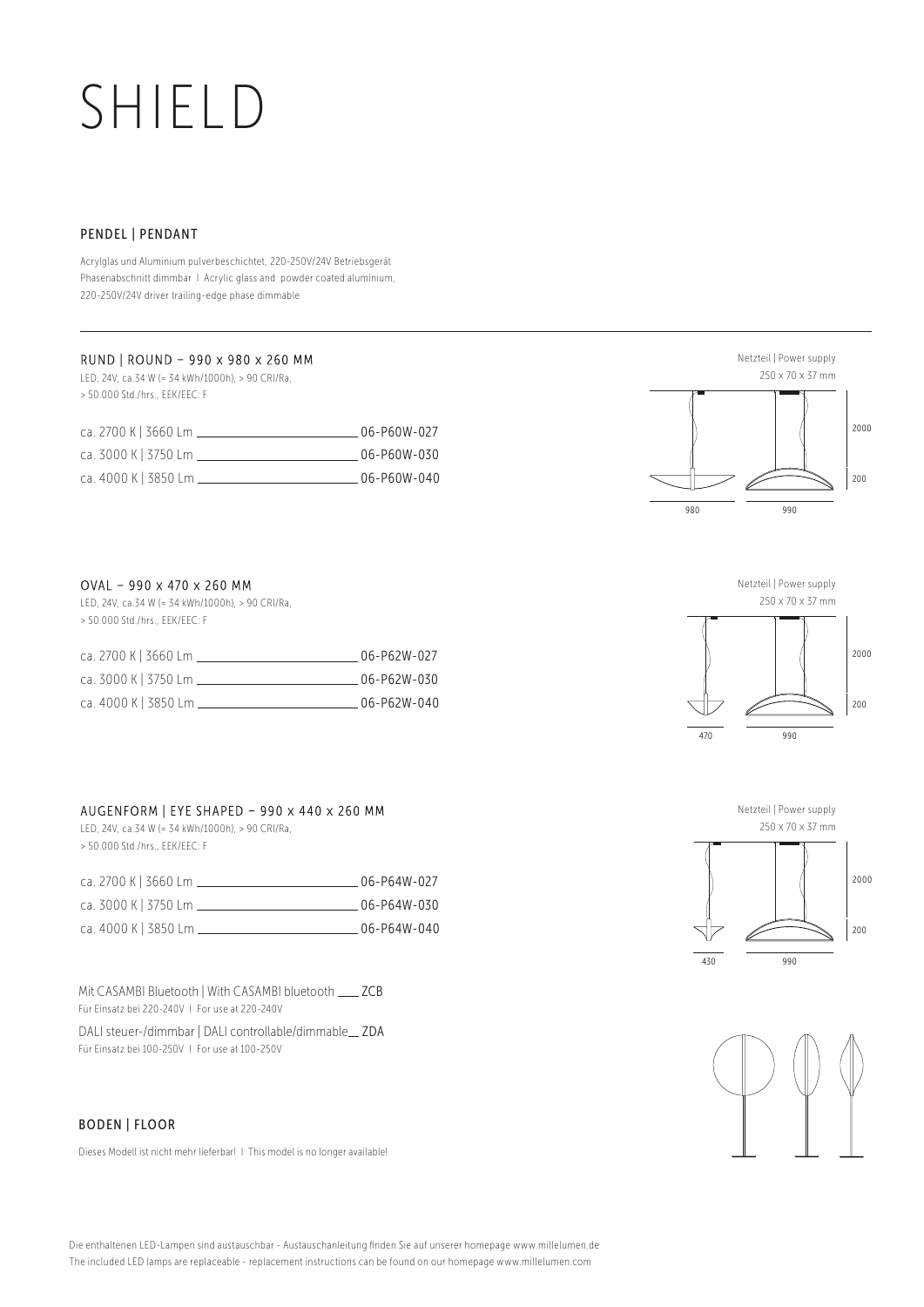## SHIELD

### DECKE & WAND | CEILING & WALL

Acrylglas und Aluminium pulverbeschichtet, 220-250V/24V Betriebsgerät Phasenabschnitt dimmbar I Acrylic glass and powder coated aluminium, 220-250V/24V driver trailing-edge phase dimmable

#### RUND | ROUND - 660 x 655 x 200 MM

LED, 24V, ca.23 W (= 23 kWh/1000h), > 90 CRI/Ra, > 50.000 Std./hrs., EEK/EEC: F

| ca. 2700 K   2440 Lm | 06-D40W-027 |
|----------------------|-------------|
| ca. 3000 K   2450 Lm | 06-D40W-030 |
| ca. 4000 K   2560 Lm | 06-D40W-040 |



#### $OVAL$  - 660 x 320 x 200 MM

LED, 24V, ca.23 W (= 23 kWh/1000h), > 90 CRI/Ra, > 50.000 Std./hrs., EEK/EEC: F

| ca. 2700 K   2440 Lm. | 06-D43W-027  |
|-----------------------|--------------|
| ca. 3000 K   2450 Lm. | 06-D43W-030  |
| ca. 4000 K   2560 Lm. | .06-D43W-040 |

#### AUGENFORM | EYE SHAPED - 660 x 310 x 200 MM

LED, 24V, ca.23 W (= 23 kWh/1000h), > 90 CRI/Ra, > 50.000 Std./hrs., EEK/EEC: F

| ca. 2700 K   2440 Lm. | 06-D46W-027 |
|-----------------------|-------------|
| ca. 3000 K   2450 Lm  | 06-D46W-030 |

| ca. 4000 K   2560 Lm |  | 06-D46W-040 |  |  |
|----------------------|--|-------------|--|--|
|                      |  |             |  |  |

Mit CASAMBI Bluetooth | With CASAMBI bluetooth \_\_\_\_ ZCB Für Einsatz bei 220-240V I For use at 220-240V

DALI steuer-/dimmbar | DALI controllable/dimmable\_ZDA Für Einsatz bei 100-250V I For use at 100-250V



660 265

320 200